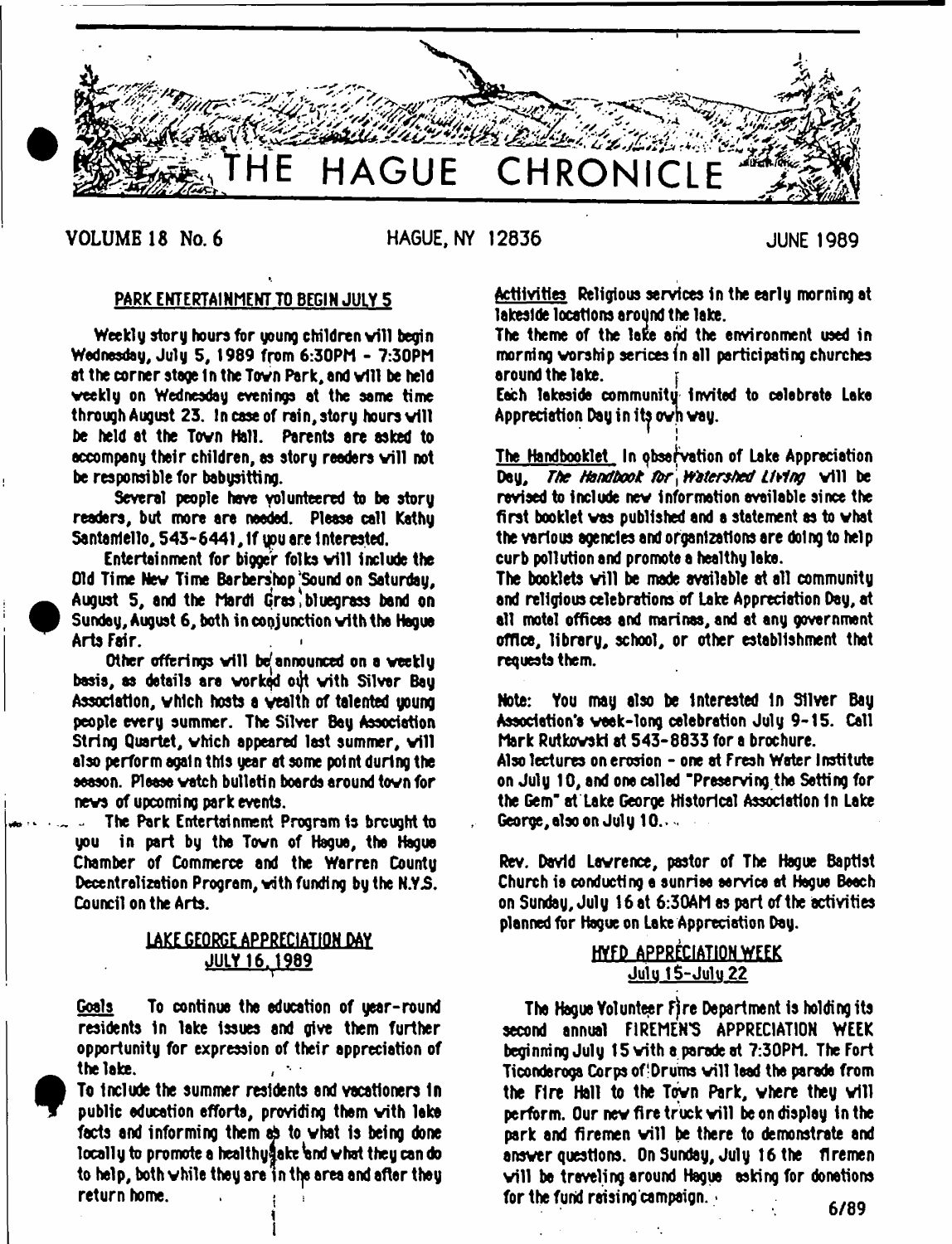The Ticonderoga Central School District Teachers' Association has been running a paid announcement concerning the need to provide quality education for all students in the district. There are few who would argue against this premise; one aspect of the paid ad does cause concern, namely, the reference to the .8% decrease In the tax rate for Tlconderoga property owners WITHOUT **ANY** reference to the 14\* TAX INCREASE for Hague property owners. This omission 1s a cause of concern. It raises the question as to the competence of the teachers in providing their students with all relevant Information on a question prior to arriving at a decision. Obviously, the paid announcement elected to eliminate the one fact that The Teachers' Association judged to be deleterious to the purpose of the announcement. Educators should be teaching that decisions should be made by evaluating **ALL** of the available pertinent facts, rather than only ueing information that is deemed beneficial to the desired results. This Is a matter of professional ethics.

In the ''District Newsletter", the Tlconderoga School Board's article concerning the school budget included the percentage change in the tax rate for both Towns as well as the fact that these rates are set by The New York State Board of Equalization and Assessment and NOT by Tlconderoga or the School Board. The Town of Hague Is pursuing appropriate remedies to obtain an equitable equalization rate...A1fson Craig

### HAGUE SENIOR CITIZENS CLUB

The next meeting of the Senior Citizens Club will be on Tuesdoy, Juno 27. Prior to tho regular meeting, there will be a car-pooling trip to the Bolton Landing Nutrition Site. Please meet at the Hague Baptist Church parking lot at 11:30AM. Because we MUST let the director of the Nutrition Site know one week in advance how many will be coming from Hague, please register by celling 543-6161 BEFORE June 20.

TUESDAY, July 25 - There will be a picnic at the Hague Fish and Game Club. We furnish our own picnic goodies; bring a casserole, a salad, a dessert, or whatever else you fancy, end be et the picnic grounds about noontime. There will be a presentation of Dorothy Goodfallow's skit, AN APPALACHIAN INTERVIEW.

# LETTER TO THE EDITOR GRACE MEMORIAL CHAPEL SERVICES

Grace Memorial Chapel at Sabbath Day Point will hold worship services at 10AM each Sunday from June 25 through September 3. Ministers from eleven different communities in various parts of the United States, and from several different denominations, will conduct the services. Laiire Meade of Hague Is in charge of music.

Everyone is Invited to come end worship God in this beautiful end historic chapel.

The schedule of ministers for June and July Is:

- June 25 The Reverend Lee R. Vensickle, D.Min. Retired: United Methodist Church Penney Farms, Florida
- July 2 The Reverend Helenmarle Sunkenberg Chaplain, United Hospice of Rockland, Inc. Pomona, NY *[*
- July 9 The Reverend |tobert B. Marr, D.D. Retired: Christian Church Suffolk, VA :
- . 1 July 16 - The Reverend perard J. Yen Heest Chaplain Hope College Holland, Ml
- July 23 The Reverend S. Thom Scholten First United Methodist Church Northville, NY
- July 30 The Reverend James R. Duncan Retired: United Methodist Church Greenfield, MA

#### STRAWBERRY SOCIAL

The ladies of the Hegue Baptist Church, with a little help from their friends, are sponsoring e STRAWBERRY SOCIAL, to be held on the lawn of the church on Saturday, June 24.

The ladies (and some gents, we hope) will be serving up strawberry shortcakes, sundaes and Ice cream cones.

So come on down after lunch end sample the goodies. Serving hours era from 2 - 5PM.

In case of rain, the social will be held in the church annex.

i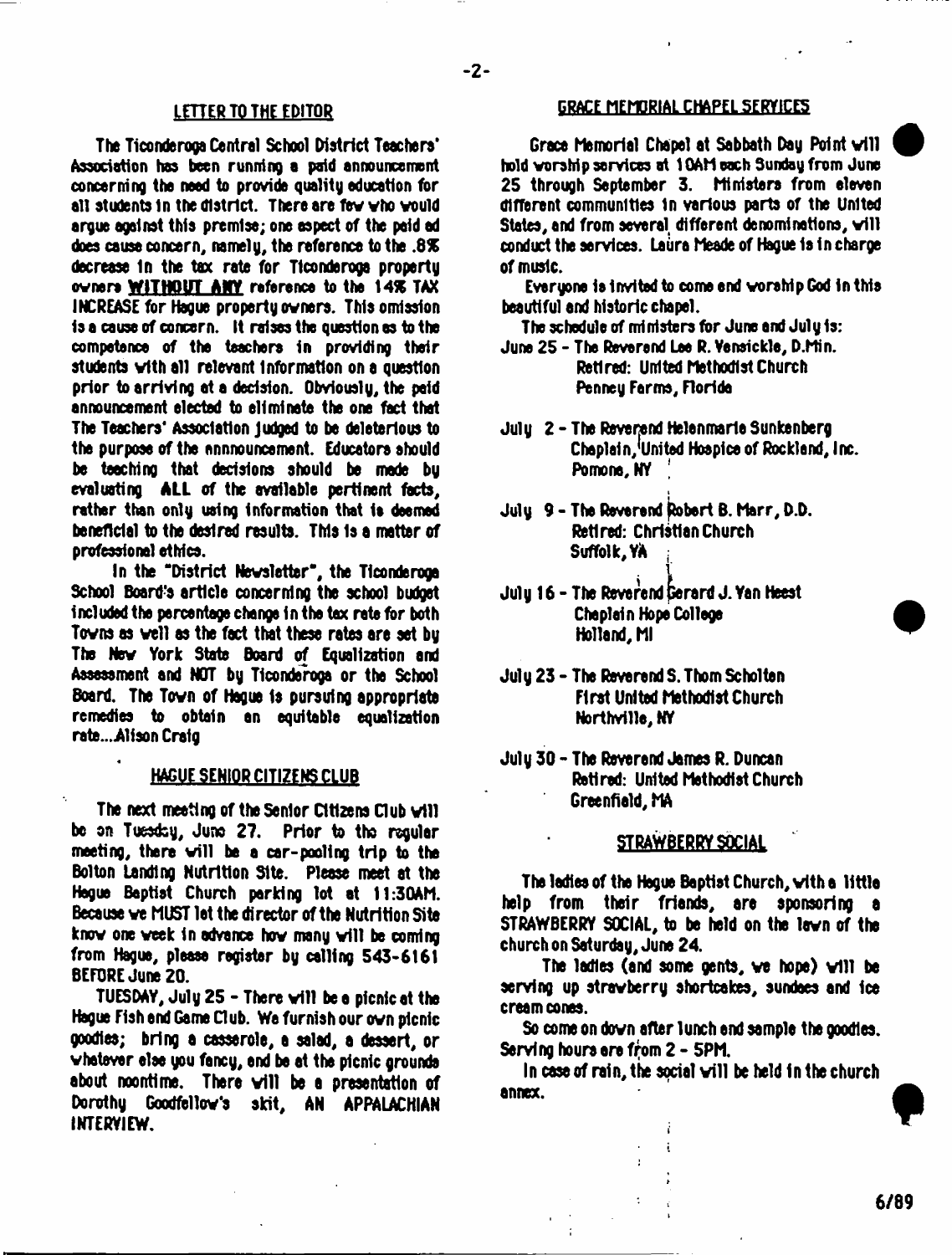# ZONING BOARD OF APPEALS -5/25/89

A variance for a 6' fence to be built on the line between the Hilliker property end the neighboring property in Graphite, was requested by Mr. Hilliker A public hearing has been set for June 22 at 7Ph on this matter.

The Wlkoff area variance, to construct a room on their house next to the Silver Bay Association was discussed. Public hearing set for June 22 following Hilliker hearing.

The DeLarm-Ginn area variance for the construction of a second house on their property was also referred to a public hearing set to follow the Wikoff hearing on June 22.

The Sinkways variance for construction of a steirway was withdrawn.

#### PLANNING BOARD - 6/1/69

Chairman Karen Leundree opened the meeting at 7:32 PM. Henry Karmazin, a new board member, was introduced. Members Lindquist and Costello were absent. Minutes were approved as read.

Due to an emergency. Chairman Laundree left the meeting. Due to the absence of Asst. Chairman Costello, the secretary moved that Alison Craig act as chalrmain; unanimously approved.

The request for a permit to construct a new home on a non-conforming lot located on the Silver Bay Rd. by Mr. Robert Sinkway was conceptually approved with numerous conditions dealing vith setback, storm water management and the location of neighbor's water suppy and septic systems.

The request to construct a 14'xf 6\* addition to the"" Sunkes' home in Lakeshore Hills, was approved.  $\mathbf{u}_i$  and  $\mathbf{v}_i$ 

The application of Harriet Cole to replace an existing mobile home with a wood-frame pre-fabricated sturcture was approved. Mr. Breitenbach was instructed to check on the condition and location of the existing septic system.

The application of Kenneth Yaw to put a Tack Shop in the basement of his existing residence was approved as a home occupation.

The application of Thomas Amara to alter the existing lines of a 3-lot subdivision was scheduled for a public hearing on July 6, 1989 at 7PM. The property is located on the New Hague Road. All three proposed lots would conform to or exceed the mi ni mum lot size of the zoning district.

The Hilliker application for an area variance to allow the construction of a six foot high fence along the length of their north-easterly property line due to a practical hardship caused by the unsightly uses of the neighboring property, was unanimously recommended for approval.

The application of Hildegarde Wikoff for an area variance to construct a 16'x16' addition to her home that would reduce her side lot line to a distance of 1.5' was recommended for denial.

The DeLarm-Ginn application for an area variance to construct a second home on their property was recommended for denial since the lot is smaller than required for the zoning district in which it is located.

#### HAGUE TOWN BOARD - 6/13/89

At the Hogue Town Board meeting of June 13 the following communications were read by Dick Bolton, Supervisor: The first three - from Nell Kelleher, the Ticonderoga School Dist. Supt. Collins and Romer & Featherstonehaugh, Atty., all were concerned with the school tax Issue. Nell Kelleher had written Ron Stafford, State Senator, informing him of legislation Kelleher was formulating to help resolve the inequities and asking for confidential but necessary information on the Ti School District that could only be obtained from the Department of Assessment and Equalization. Dr. Collins' letter informs us of the research for options with the State Education Board to help resolve our unfair situation. Law firm of Romer, Featherstonehaugh has received all collected information (a great deal done by our own Hague committee) and is proceeding in its attempts to correct the situation. Within a short time, R. Bursteln (Atty. with R & F and also a Hague landowner) will be invited to a special meeting to explain what has been accomplished to date.

The Senior Citizens Club sent a letter of thanks to the town for its financial help.

A letter from R. Abrams, NYS Dept, of Law informs us of a suit being pursued by the state against insurance companies for what is perceived as excessive charges to municipalities.

The town now owns three trailers generously donated by Sheri DeLerm Ginn and family.

A sum of \$ 100, negotiable, was decided upon as a sale price for a non working cub tractor owned by the town.

An audit again this year resulted in good marks with limited criticism. Our purchase order system was rated among the best. The report is available at the town hall for any interested resident.

You will be pleased to know that there will be no tovn tax Increase 1n spite of the community centre we are in the process of building. (Cont. on page 4)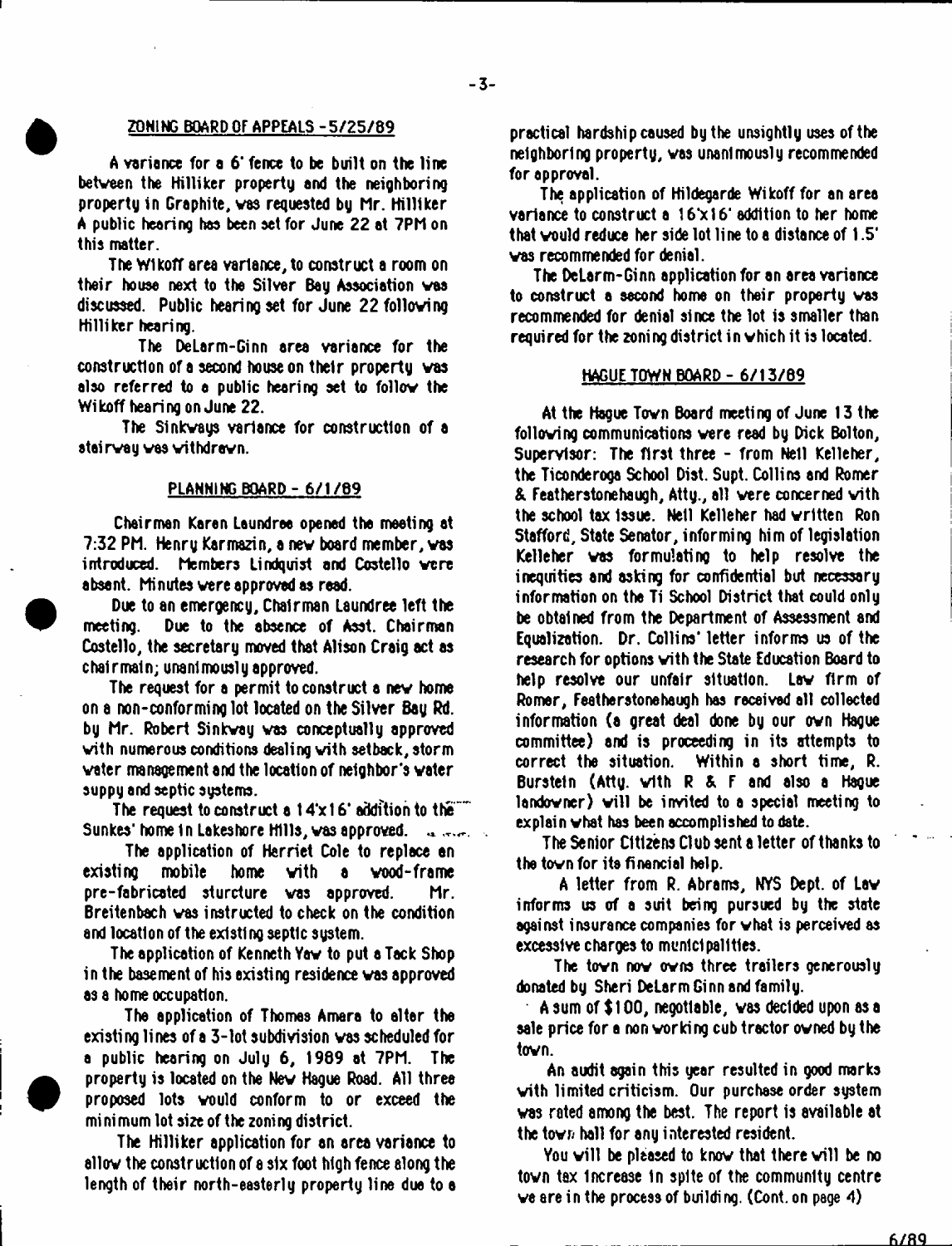$-4-$ 

# **TtJWN board (Cont. from page 3 )**

Laura Meade will be giving nature walks and bird talks at the Rogers Rock Campsite this summer.

Our updated park bathroom facilities are ready for the 200+ entries in the June 17-18 BASS Tournament

The highway dept, is set to start its paving program on Monday, June 19. Incidentally Don Belden, Supt. said clean-up day was an outstanding success vith 34 pick-ups (good sized , If our own pick-up was any indication) and he hopes to make this a yearly event.

Bid opening for the Community Centre will be held on June 23 at 7PM. There has been great Interest by builders. Target date for building completion is the end of November.

In Nev Business:

A resolution was passed supporting Lake George Appreciation Day, July 16, 1989.

Warren County passed resolution to authorize county and R.P.I. to take water samples. Dan Olson, Investigator for Lake George Affairs, will do collecting at many and varied areas along the lake, including Hague.

The following resolutions vere passed unanimously by the Hague Tovn Board:

1. Letter of appreciation to Hague Volunteer Fire Dept, designating July 15-22 as their veek.

2. Transfer of funds of \$700 cemetery maintenance from one code to another.

3. Transfer \$150,000 for community centre from one code to another.

4. To submit zoning and revision to A.P.A. and Warren County Planni ng Board for approval.

5. Under tovn lav *\*2* (Land Use Moratorium Lav), the moratorium has been extended 60 days. Should approval of the land use amendments be approved in a shorter period of time a special meeting will be held to remove moratorium.

6. Adopt Land Use Fee Schedule to become effective immediately.

Sub Division: 1. Major \$500 plus \$50 a lot

2. Minor \$25 for first 2 lots, \$5 for ea. additional lot

| Site Plan Review: | \$50 flat fee                                        |
|-------------------|------------------------------------------------------|
| Septic:           | \$25 flat fee                                        |
|                   | Land Use and Development: No charge under \$100 work |
|                   | \$10 flat fee over \$100 work                        |
| Variances:        | \$50 flat fee                                        |

The tovn is still one member short on Board of Assessment Reviev. Requires one day per year (in May) and pays \$75. Anyone interested contact tovn hall 543-6161.

Anyone interested in a non-nauino. volunteer iob as Hague's Youth Director can contact the tovn hell at the above number. ... gl

HAGUE AMERICAN LEGION still has flags for sale. Contact Bernle Clifton,:543-6501 or Ray Laundree,<br>543-8899. 543-8899. W

J-

1

# \* \* \* \* \* \* \* \* \* \* \* \* \* \* \* \* \* \* \* \* \* \* \* \* \* \* \* \* \* \* \* \* \* \* \* \*

#### TICONDEROGA SCHOOL DISTRICT BUDGET VOTE

The Ticonderoga School District held its annual budget vote and electiomof board members on June 14. A record number of voters (over 1,0001) turned out and the results vere: 573 FOR and 460 AGAINST the \$7,805,000 budget. With the passing of this budget Hague taxpayers will be increased by 14% while Ticonderoga taxpayers will be seeing a decrease of .8%.

The three board members elected vere all incumbents: John Herbert, Thomas Malaney, William Solo. There was no opposition.

Telephone lines were busy in Hague, as veil as in Ticonderoga urging people to vote, and the numbers show that their efforts were not in vain - more than two hundred more voters than at any other school election. *k* \**%*  $\mathbf{I}$ 

#### BASS TOURNAMENT \*

Over 200 entries have been received for participation in the BASS Tournament to be held on Sunday, June 18 (Practice day, Saturday, June 17). In conjunction vith the tournament the ladies of the Baptist Church will be holding a bake sale, specializing in food that the fishermen can eat immediately. Also, the Fish and Game Club will be having a refreshment stand, selling hot dogs, sodas, etc. On Saturday from 5PM, the Fire Department will be holding its annual Steak Roast behind the Beachslde. Menu includes steak, baked potato, baked beans, tossed salad, and rolls. Entertainment will be provided. \$8.00 for adults; \$4.00 for children.

THE HAGUE FISH AND GAME CLUB will hold its next meeting on Tuesday, June 20 at 7:30PM in the Clubhouse. (Sorry this did not get put in the calendar on page 8)

KINDERGARTEN REGISTRATION at Ticonderoga Elementary School will take place the week of June 26,  $2989.$  Parents will be notified of the appointment schedule. Families nev to the school district who have youngsters of kindergarten age are asked to contact the Elementary School office for an appointment (518-585-7437). A

 $\cdot$   $\cdot$   $\cdot$ 

*To err is human; to realty foul things up retires a computer f Just ask mat)*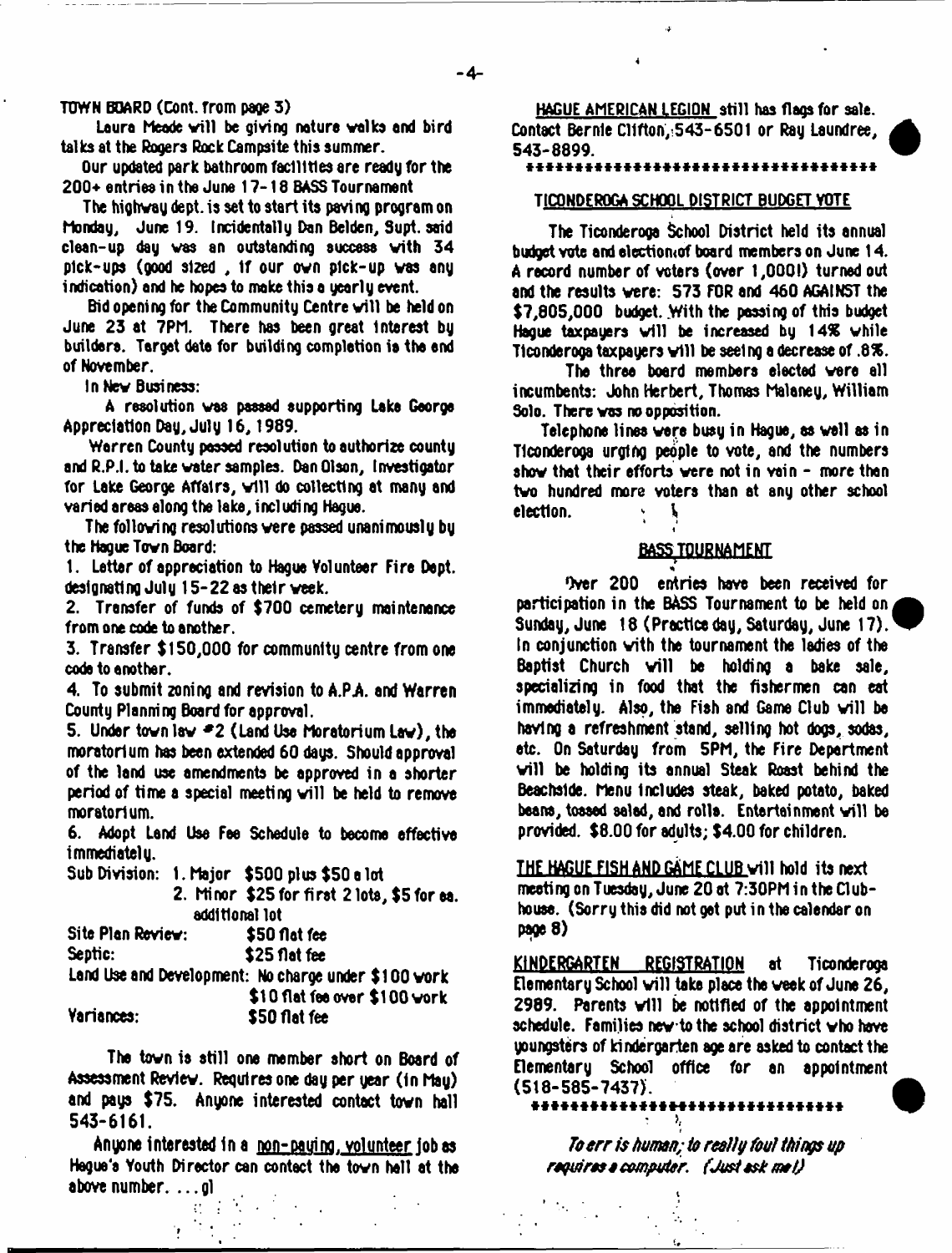$-5-$ 

Last issue ve reported rain as the headline veather nevs for the early part of May, and rain maintained that favored status for the balance of the month. We had rain on 19 days of the month or  $61%$ of the days for a total of 4.72". To our south there vere locations that produced considerably more rainfall amounts for the month, so our reservoirs, lakes and voter tables in the great northeast are being bountifully refilled. We should all be grateful for that. We had a run of five days from the 15th through the 19th vhen ve had no rain and hot summertime temperatures. With the advent of this varm spell everything burst into bloom and leafed out overnight. The mountains vara once again cloaked In green and It vas beginning to look as veil as feel like sum-sum-summertime. 89® on the 18th and 19th vere the highs for the month; 39 1 /2 on the 5th vas the lov for the month. Our highest vind gust vas 31 HPH on the 3d folloved by a 30MPH day on the 28th. The day after Memorial Day four flocks of Canadian geese vere seen northbound, one flock betveen 75 and 100 birds. Seems very late for this kind of activity. We gained 1 hr. and 5 min. of daylight for the month of May.

June has conti nued the pattern vith onl y tvo days thus far free of any rain. Temperatures have been comfortable. The voter temperature today, June 11th, at 8:55AM is 62, the air temperature 59. Last month ve mentioned that it vould be a very good year for black flies. Not only is it a' very good year for black flies It Is also a spectacular year for mosquitoes. Actually this spring has gotten back to a more normal pattern of moisture, temperature and Insects. We have been spoiled over the past tvo to three yeers vith dry springtime conditions, so ve tend to think this influx of insects is unusual. One insect aspect that is shoving a heavy Increase this year is the gypsy moth caterpillar, plus caterpillars In general. From this reporter's vievpotnt the situation has the potential of heavy areas of defoliation this summer. I hope I am vrong. We're In the middle of June now. This is the month we will have several days vith 15 1/2 hours of daylight, sunrise to sunset. The month vhen the sun reaches the summer solstice and vhen it once again begins its retraat dovn to the southern hemisphere. We are entering into a period when most of our readers will be back and when you will be able to make your own veather obvservations and interpretations. May ve all enjoy good veather during your return to beautiful Lake George.

# WILLY C'S MAY/JUNE WEATHER NOTES STALKING THE WILD CATERPILLARS OR ANY LEAF EATER....

÷

When venturing out among the black flies and mosquitoes have you noticed the sound of chevtng, or green leaves cascading to the ground as the brovn ones do in the fall? If so, take a look at tree trunks around your property or look for small fuzzy bodies svinging in the breezes,; hungry caterpillars may be mounting an assault on your trees and shrubs. Nov 1s the time to counter-attack! To Arms! To Arms!

No need to enlist the aid of chemicals... arm each varrior vith an empty can or carton 2/3 filled vith veter, add a drop or tvo of dish detergent to the vater, select a small tvig for a prodder, and you are ready to do battle. The objective Is to encourage the caterpillars (or Japanese Beatles) into your container. (Hint - these creatures, vhen disturbed usually drop tovard the ground.)

Beginners can start by looking for fuzzy bodies dangling from an Invisible thread; place the container under the caterpillar and use your prodder to sever the thread. Yoila! One less potential producer of the gypsy moth. It vmayt not seem like much, but remember hov much an army of ants can accomplish vith each ant doing his bit!

## DRIVERS NEEDED

From time to time senior citizens in the tovn of Hague find It necessary to ask for a ride to the doctor, dentist, etc. It has been the policy of the tovn to try to help these citizens vheneyer possible. We have a list of volunteer drivers, but the list has become very small and needs to be expanded.

If you are available to drive one of our seniors, vould you please contact the tovn hall, 543-6161 and have your name added to the list of drivers. There is a reimbursement of 20¢ per mile, but the greatest satisfaction is in knovlng you have been a good Samaritan. Your services will be greatly appreciated.

#### JUNK CARS STILL AN ISSUE

For the past two issues we have appealed to Hague residents to part vith their junk cars. In driving around Hague ve note that the number of cars are grovlng Instead of diminishing. Dick Bolton, Supervisor has advised us that the road crew will still pick up the junk cars and haul them to the landfill FREE. Nov Is the time to really clean up!! Please call the Tovn Shad, 543-6500 or the Tovn Hall, 543-6161 if you vould like to "donate" your car(s) to the cause (the beautification of Hague).

Λ.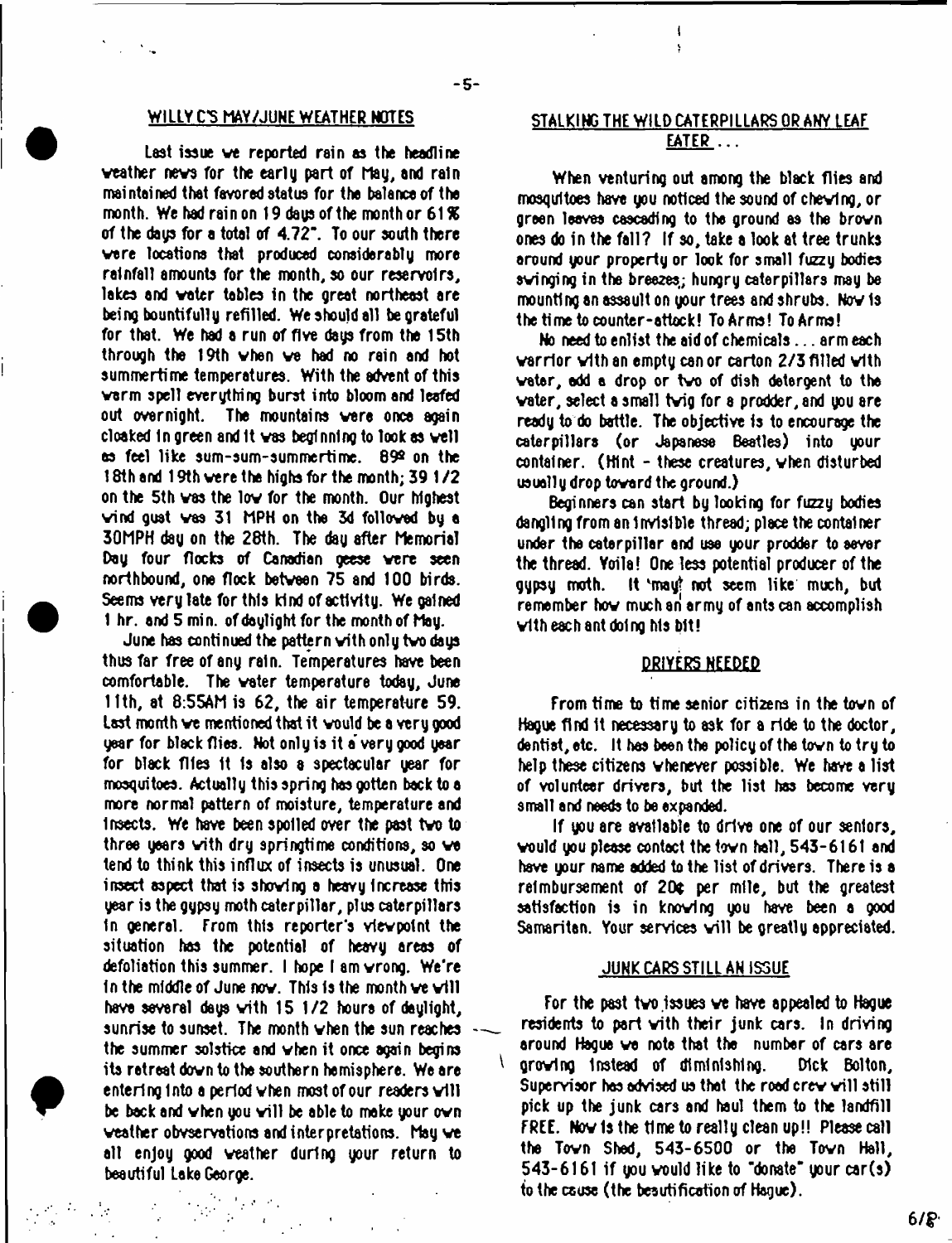## TICONDEROGA FESTIVAL GUILD CELEBRATES TENTH SEASON

Celebrating its tenth anniversary year, the Festival Guild 1s offering a nev and extended series under the yellov and vhite Festival tent on the Ticonderoga Yillage Green. In addition to five Tuesday night programs at 8PM, there will be five Friday nights -<br>billed as a Family Night Series. On Wednesday billed as a Family Night Series. mornings Arts Trek YII, the free series for children vill return.

Opening night, Tuesday, July 11 at 8PM will feature The Glens Falls Sumphonu--an orchestra of more then 35 fine musicians under the direction of Hugh Allen Wilson. A special feature will be the piano and voices of Theresa Treadvay Lloyd and Allen Mills in a "Best of Broadway" interlude. This opening night concert will be followed by a reception for the orchestra and the audience.

On Tuesday, July 18 at 8PM the Rebecca Kellu Dance Company will dance and discuss the art of performance dance.

On July 25 Elaine Kuracina as the glamorous LILLIAN RUSSELL; August 2. Solid Brass, a 10 piece highiy acclaimed brass group ; August 8 - The "Eddie Condon" All Stars - authentic Bourbon St. jazz. Read more about these in the July *HsgueChronicle.*

FRIDAY - FAMILY NIGHT SERIES, includes on July 14 at 8PM, MARDI GRAS (a Blue Grass group); July 21 LAMPLIGHTERS (a night recalling the 50's and 60's); July 28 BANJO DAN & MID-NITE PLOW BOYS (Blue Grass); August 4 - 7PM LAKE PLACID SINFQNIETTA (the popular and delightful little symphony; August 11 - FREEWHEELIN' (Country Rock)

ARTS TREK Yll - Free Wednesday mornings for children, an avard vinning series - 10:30AM

July 12 - <u>The Bennington Puppets</u> - returning by<br>popular demand: - July 19 - Rebecca Kelly Dance popular demand; July 19 - Rebecca Kellu Dance Companu - a special workshop for children; July 26 - Fredl N1 Hogan, a lady known for her delightful storytelling and performance on the penny whistle; August 2 - SOLID BRASS, a demonstration vorkshop and on August 9 - MANNING THE MAGICIAN.

Several Special Events are also scheduled for the Festival Guild:

Sunday, July 2 - The President's Party - 4PM at the Island Harbor Home of A1 and Barbara Lawrence, Hague. A beautiful setting for beautiful music - The Costanza Trio (violin, yiole and cello). There is no charge but voluntary contributions to benefit the Guild are suggested.

Saturday and Sunday, August 5 and 6 - Ruth Rumneu Art Shov - 11AM - 4PM both days. Jeannette and Bill Foster are co-chairmen of this event.

Tickets for ell concerts may be purchased at the Radio Shack or Festival Guild office. Preceding the Tuesday night concerts the ladies of the Elks will serve a buffet supper at the Elks Club for a modest fee.

#### LAKE GEORGE USERS WARNED ABOUT NEW RULES

The nev boat registration system for Lake George will be strictly enforced, and the effort to get full  ${\tt complete$  vill begin early in the season, according to Mike White, director of the Lake George Park Commission. Operation of a boat without the annual registration decal affixed is a violation!!

Registration of docks is also required. Obtaining a permit to Install or construct a dock depends on a valid registration.

Boats are not allowed to moor in Paradise Bay and no more than 55 boats are permitted to moor In Sandy Bey off Rockhurst end Cleverdale.

The state bent slightly to resistance over the fees it imposed last year for picnicking on islands on the lake. A \$50 season's pass has been instituted, but DEC advises season pass holders to get a dock assignment before selecting a site. Otherwise day use<br>permit -holders -have (priority, ---Day use --picnic permit holders have priority. permits cost \$7.50 per day (9AM to 9PM) and \$4 per half-day (9AM to 2PM or 2PM to 9PM) Both are available from hq. on Long Island, Glen Island and Narrow Island. Season passes are available from DEC'S local office in Warrensburg.

Camping permits, which can be reserved through Ticketron or on a first-come, first-served basis at the island headquarters, are \$11 a night, an increase of \$1. It entitles the holder to a state campsite and dock.

WEAVERTOWN FOLK DANCING will be Mondaus through the end of August from 7 - 9:30, Wevertovn Community Bldg. Rts. 8 & 28. Beginners welcome. Call to confirm if coming a distance. Evelyn Greene, 251-3772. .

"SUMMER FE5T". Lake George's newest music festival, will take place on Saturday and Sunday, June 24 and 25 in Shepard Park. Two days of bands Including rock, country and bluegrass, starting at 1PM and continuing until 9PM. "Summerfest" is free to the public. Contact Lake George Yillage Hall at 668-5571 for more.information.

6/89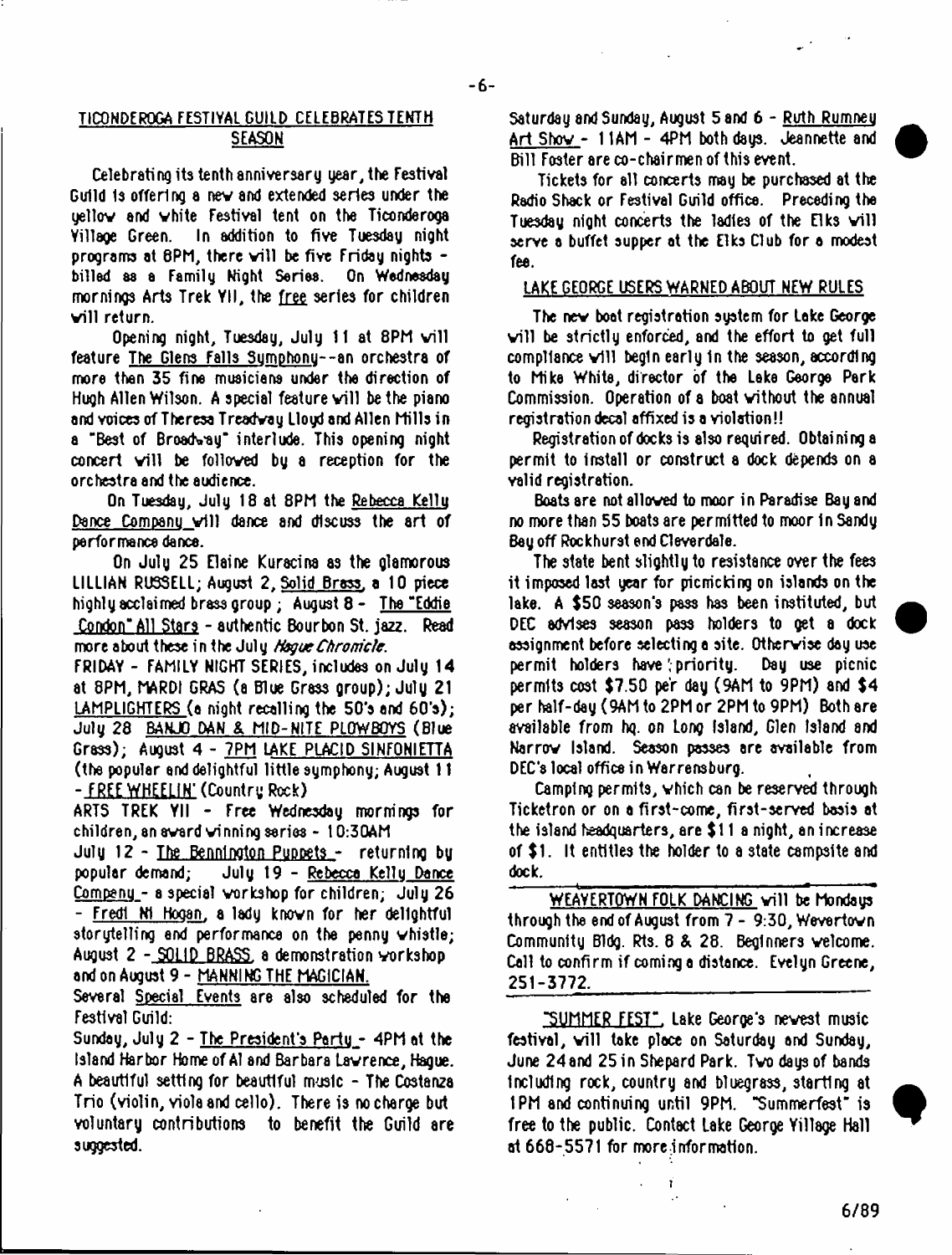#### SOUNDINGS

- 7 -

BORN - A girl, Kacheena Star Frasier Trudeau, to Dianne Fraaiar and Jon Trudeau on May 16. Proud grandparents are Mltchel and Imogens Frasier, Hague.

BORN - a girl, Jenine, to Larry and Tammy Best, Nev Hague Road, Hague on May'16 at the Glens Falls Hospital.

BORN - A girl, Kathryn Jean, to Carol and William Faibuach, Huntington Station, L.I., on Hay 24. Proud grandparents are Jean and Dick Felbusch, Hague.

BORN  $-$  A girl, Jamie Rose, to Debbie (Ely) and Michael Hicks in Martville, NY on June 8. Happy grandmother is Shirley Smith, Hague.

MARRIED - Ian Ferguson, son of Mr. & Mrs. James Ferguson, Indian Kettles and Bethesda, MD,to Lindsey Hissong of Phoenix, AR. In' Bethesda. Ian 1s the grandson of Rita and Bert Ferguson, Indian Kettles.

MARRIED - David Marshall, son of Mr. & Mrs. Robert Marshall, Pina Cove Road, Hague, and Schenectady, to Suzanne Daly, In Rockville, MD on May 13.

DIED - Maj. Francis H. Montbrland, 84, Hague, 1n Moses Ludlngton Hospital. Surviving are his vlfe, Ursula, son Francis, daughter, Mary Ursula and five grandchildren.

#### FIFTH MARKING PERIOD HONOR ROLL

The follovlng students from Hague have been listed on the honor roll for the fifth marking period at Ticonderoga High School:

First Honors: Tony DeFranco,Amy Ross

Second Honors: Peter Belden, Richard Cobb, Daniel Dorsett, Thomas Dorsett, Carolyn Dykstra, Todd Fish, Jennifer Llttell, Jillien Llttell, Jason Plass, Kimberly Porter.

Our congratulations to these students for their outstanding performances.

JODI FRASIER, daughter of Mrs. Pat Galusha, vas listed on the Dean's List for the last semester at Adirondack Community College.

AMBER STULL, daughter of Mr. & Mrs. Thomas Stull, Hague vas recently graduated from Champlain College In Burlington, YT. i

MARK RUTKOWSKI, assistant director for programs at the Silver Bau Association, received the annual Program director of the Year Award et the Association of

Professional Directors (APD) Conference held recently at the Gideon Putnam Hotel In Saratoga Spgs.

! NORMA STRUM, daughter of Mr. & Mrs. Norman strum, Hague, vas a recent graduate from Houghton College. Miss Strum earned a bachelor of science degree In elementary education vith minors ip psychology and early childhood education.

JASON PLASS, son of Mr. & Mrs. Peter Plass, Sabbath Day Point; has been awarded a Presidential Academic Fitness Award. The awards are based on academic excellence shown through high school averages, SAT/ACT scores and the student's academic course load. Jason Is also the recipient of a Regents Scholarship. He has been on the honor roll consistently throughout his four years of high school and will graduate with honors on June 24.

The Hogue Chronicle Staff congratulates you Jason on your outstanding record.

UNA M. ROSS, daughter of Mr. & Mrs. Leo Ross,; Rt. 8, Hague, has been named to the dean's list for the spring 1989 semester at the College of Saint Rose. Miss Ross mai ntal ned a 3.538 average.

MARK C. JOHNSON has been named executive director of the Silver Bay Association, the YMCA Christian conference center on Lake George.

Johnson assumed the position on June 1, 1989, after leaving his current post as executive director of the University YMCA at the University of Illinois In Champaign, II. Previously he vas associate director for program at the Silver Bay Association and the assistant director of the University Christian Center In Beirut, Lebanon, , , , ,

According to John C. Barber, Jr., president of the Silver Bay Assoc. Board of Trustees, "Mark Johnson brings excellent talents, experience and vision to this position. He has served as an executive director of a YMCA and he is very familiar with the unique needs of the Silver Bay Association. We are very excited about his appointment."

The Association serves over 100 conferences, retreats and other meetings each year. It also provides programs for mors than 3,000 members. The 600-acre facility is listed as a National Historic Place.

Johnson will lead a year-round staff of 26, as well as a summer staff of over 200. He succeeds Ambery Butcher, vho resigned as executive dirctor to pursue other opportunities.

WANTED: A babysitter needed for occasional days, evenings and weekends to sit for 5 1 /2 yr. old daughter In the Sabbath Day Pt., Silver Bay area. Great pay, veil mannered child. Call weekends 543-8851